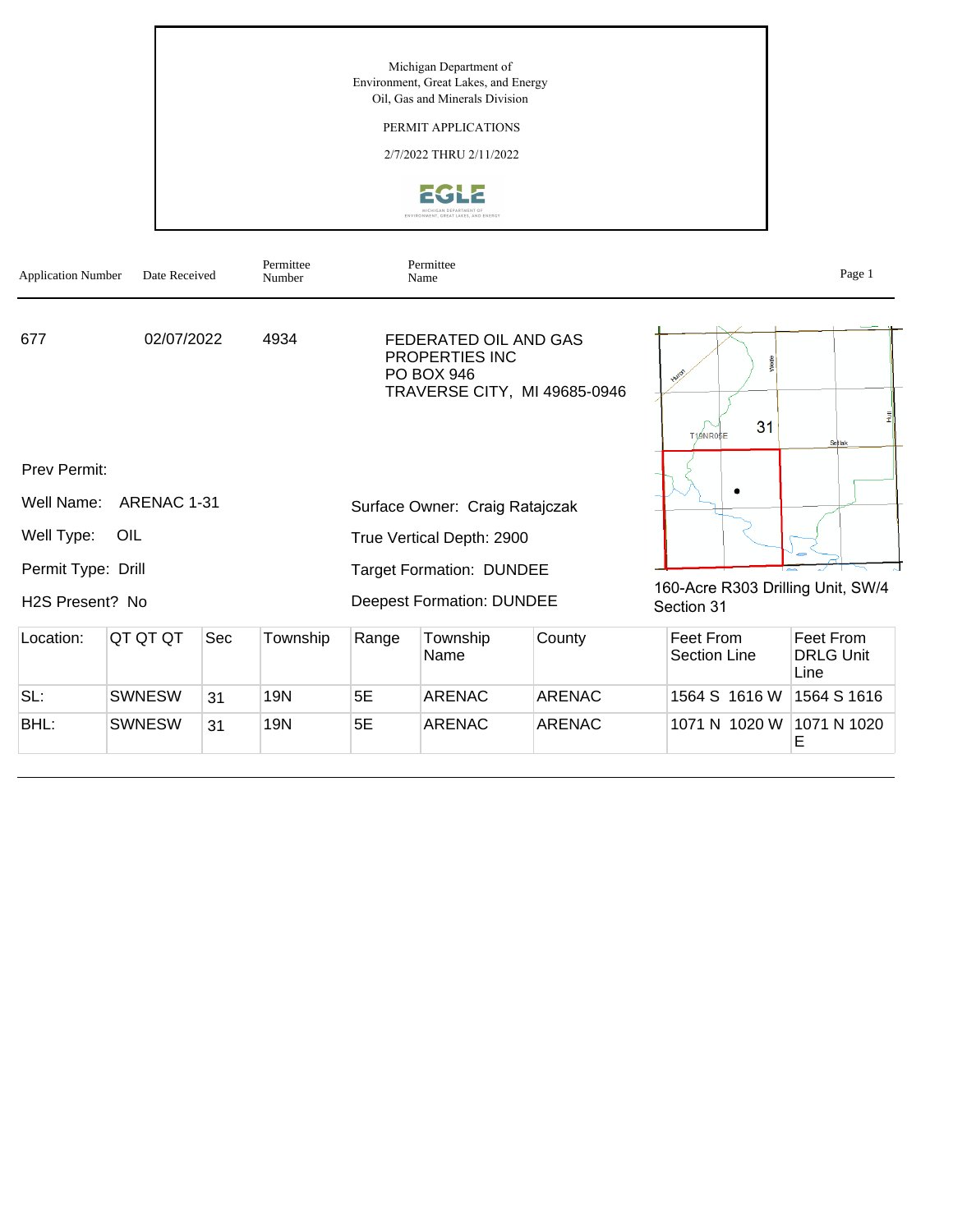

| $\sim$ | 11222222 | mitte |       |
|--------|----------|-------|-------|
| Permit |          |       |       |
| Number | Number   | Name  | Page. |
|        |          |       | 1 uc  |

# **RECORD OF WELL PLUGGING:**

| 53669 | 6371 | BREITBURN OPERATING                                  |
|-------|------|------------------------------------------------------|
|       |      | LIMITED PARTNERSHIP<br>1111 BAGBY STREET, SUITE 1600 |
|       |      | HOUSTON, TX 77002                                    |

API Well Number: 21-137-53669-00-00

Well Name: YELLOWJACKET B3-26

Plug Inst. Issue Date: 2/8/2022

| Location | <b>IOT OT OT</b> |    | <b>Sec Fownship</b> | Range | <b>Township Name</b> | County         | Feet From Section<br>Line | <b>Feet From DRLG</b><br>Unit |
|----------|------------------|----|---------------------|-------|----------------------|----------------|---------------------------|-------------------------------|
| SL:      | <b>ISWSWNE</b>   | 26 | 132N                | 3W    | <b>CORWITH</b>       | IOTSEGO        | 12530 N 2310 E            | 1210 N 330 W                  |
| BHL:     | <b>SWSWNE</b>    | 26 | 32N                 | 3W    | <b>CORWITH</b>       | <b>IOTSEGO</b> |                           |                               |

Comment: App to P&A expires on 2/8/2023

. . . . . . . . . . . . . . . . . . . 

53686 6371

BREITBURN OPERATING LIMITED PARTNERSHIP 1111 BAGBY STREET, SUITE 1600 HOUSTON, TX 77002

API Well Number: 21-137-53686-00-00

Well Name: YELLOWJACKET D3-26

Plug Inst. Issue Date: 2/8/2022

| Location | <b>IOT OT OT</b> |     | <b>Secl Township</b> | Range | Township Name | County         | Feet From Section<br>Line | Feet From DRLG<br>Unit |
|----------|------------------|-----|----------------------|-------|---------------|----------------|---------------------------|------------------------|
| ISL:     | <b>ISWSWSE</b>   | 126 | 32N                  | 13W   | l CORWITH     | IOTSEGO        | 330 S 2310 E              | 1330 S 330 W           |
| BHL:     | <b>ISWSWSE</b>   | 126 | 32N                  | 3W    | I CORWITH     | <b>IOTSEGO</b> |                           |                        |

Comment: App to P&A expires on 2/8/2023

 $- - - - - -$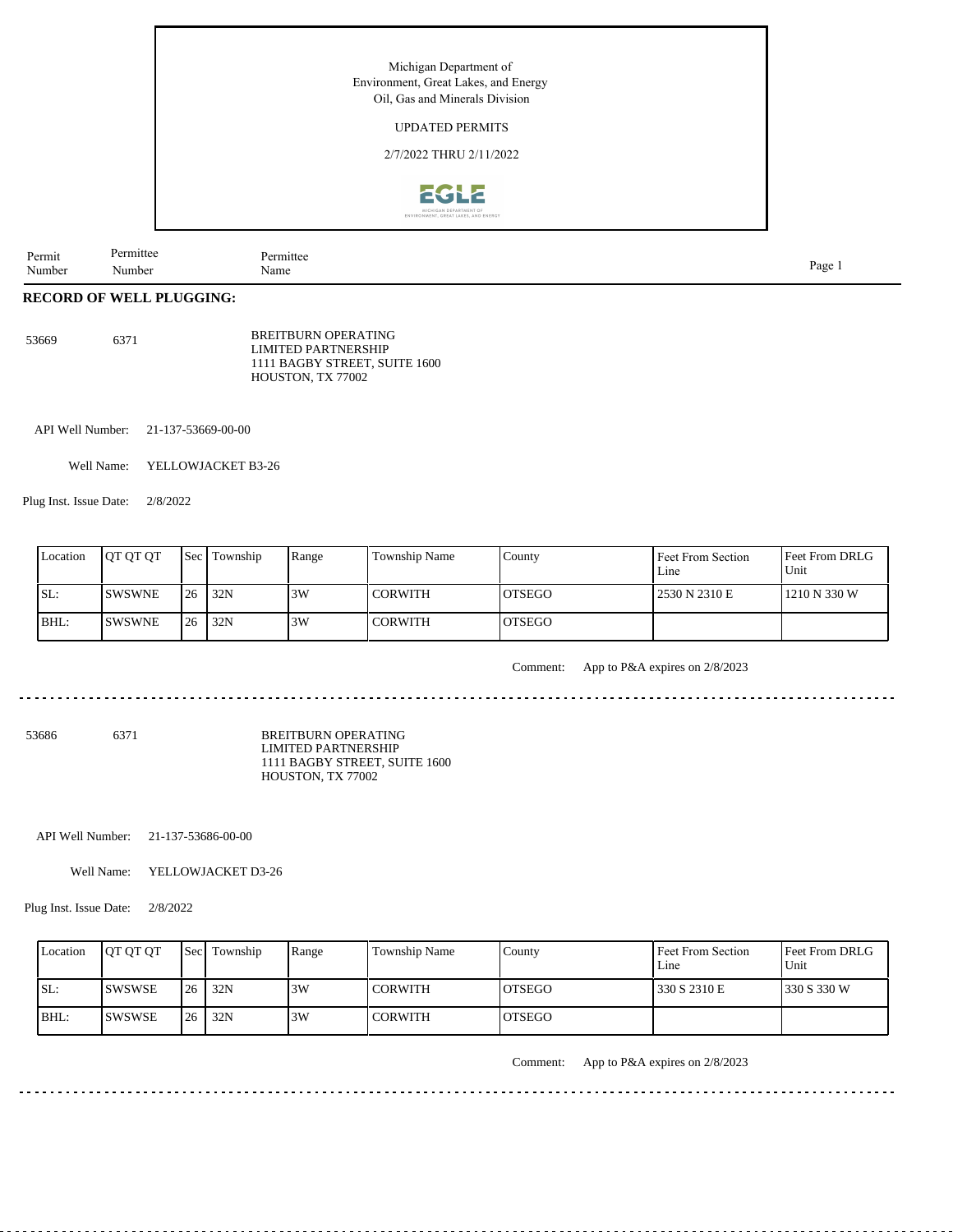## UPDATED PERMITS

2/7/2022 THRU 2/11/2022



| Permit<br>Number | Permittee<br>√umbei | .mıtte<br>Name | Page<br>$\sim$ |
|------------------|---------------------|----------------|----------------|
|                  |                     |                |                |

# **RECORD OF WELL PLUGGING:**

60325 4605

SCHMUDE OIL INC PO BOX 1008 TRAVERSE CITY, MI 49685-1008

API Well Number: 21-055-60325-00-00

Well Name: KRAMP 1-18

Plugging Date: 2/4/2022

| Location | <b>OT OT OT</b> | <b>Sec</b> | Township | Range | <b>Township Name</b> | County                 | Feet From Section<br>Line | Feet From DRLG<br>Unit |
|----------|-----------------|------------|----------|-------|----------------------|------------------------|---------------------------|------------------------|
| ISL:     | <b>SWNENW</b>   | 18         | 125N     | 11W   | MAYFIELD             | <b>IGRAND TRAVERSE</b> | l 860 N 1623 W            | 1453 S 330 W           |
| BHL:     | <b>SWNENW</b>   | 18         | 125N     | 11W   | <b>MAYFIELD</b>      | <b>IGRAND TRAVERSE</b> |                           |                        |

. . . . . . . . . . . . . . .

۵.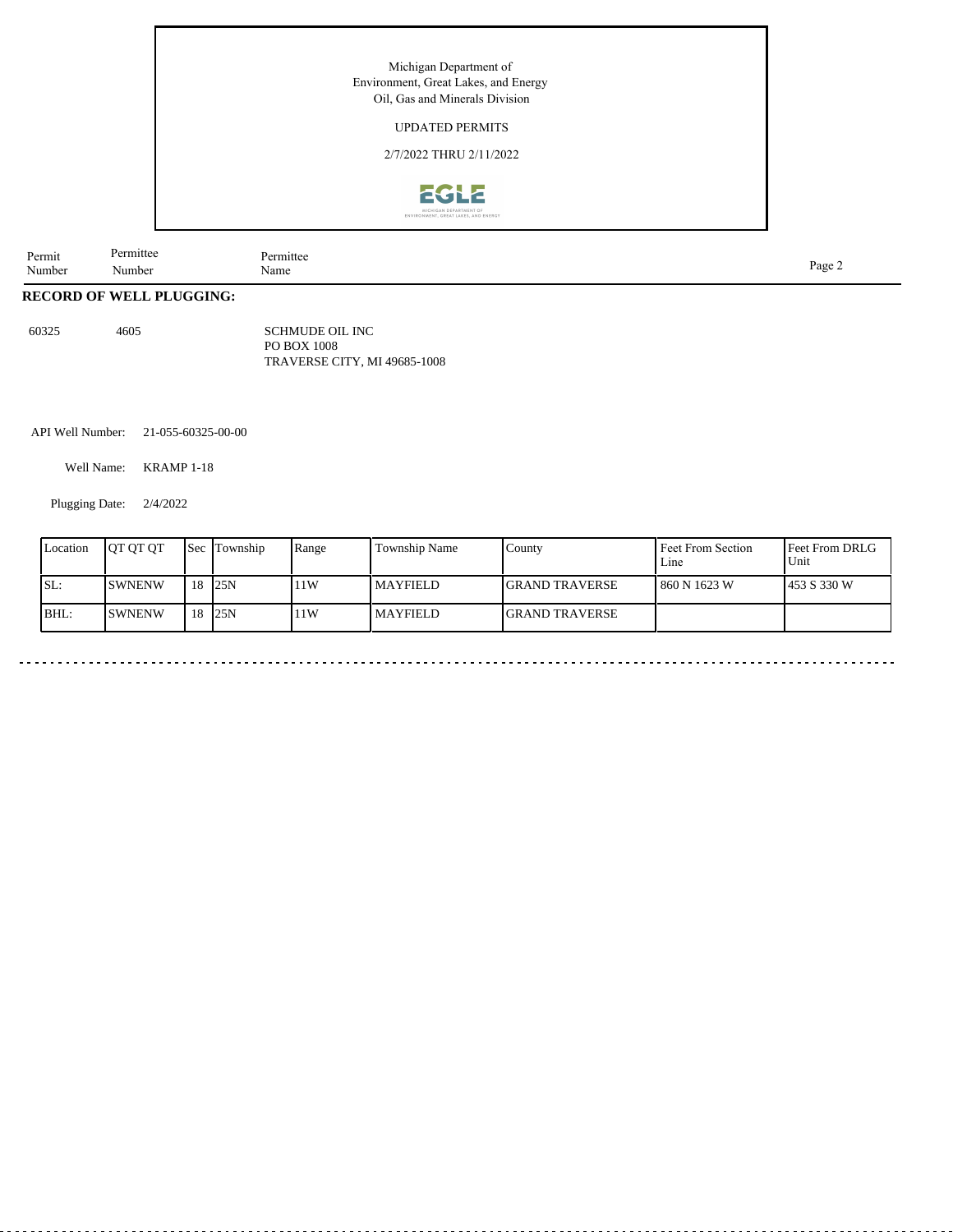## UPDATED PERMITS

2/7/2022 THRU 2/11/2022



| Permit | Permittee | Permittee                                                                                     | Page 3 |
|--------|-----------|-----------------------------------------------------------------------------------------------|--------|
| Number | Number    | Name                                                                                          |        |
| 61556  | 104       | WEST BAY EXPLORATION<br><b>COMPANY</b><br>13685 S WEST BAYSHORE DR<br>TRAVERSE CITY, MI 49684 |        |

API Well Number: 21-035-62017-00-00

Well Name: STATE REDDING 1-20

Plugging Date: 12/23/2021

| Location | <b>IOT OT OT</b> |                 | <b>Sec</b> Township | Range | <b>Township Name</b> | County        | Feet From Section<br>Line | <b>Feet From DRLG</b><br>Unit |
|----------|------------------|-----------------|---------------------|-------|----------------------|---------------|---------------------------|-------------------------------|
| SL:      | <b>NWNWSE</b>    | 120             | 119N                | ا 6W  | l REDDING            | <b>ICLARE</b> | 1995 S 2077 E             | 1330 N 526 E                  |
| BHL:     | INWNWSE          | I <sub>20</sub> | 119N                | 16W   | l REDDING            | <b>ICLARE</b> | 1995 S 2077 E             | 1330 N 526 E                  |

8974 4428

MID MICHIGAN GAS STORAGE CO PO BOX 2446 HOUSTON, TX 77252-2446 USA

API Well Number: 21-133-08974-00-00

Well Name: GABEL, LOUIE B-1

Plugging Date: 5/20/2021

| Location | <b>IOT OT OT</b>    |      | <b>Sec</b> Township | Range | Township Name | County          | Feet From Section<br>Line | Feet From DRLG<br>Unit |
|----------|---------------------|------|---------------------|-------|---------------|-----------------|---------------------------|------------------------|
| ISL:     | N <sub>2</sub> NWSW | l 31 | 18N                 | 10W   | l lincoln     | IOSCEOLA        | 330 N 660 W               | 330 N 660 W            |
| BHL:     | IN2NWSW             | 131  | 18N                 | 10W   | l lincoln     | <b>IOSCEOLA</b> |                           |                        |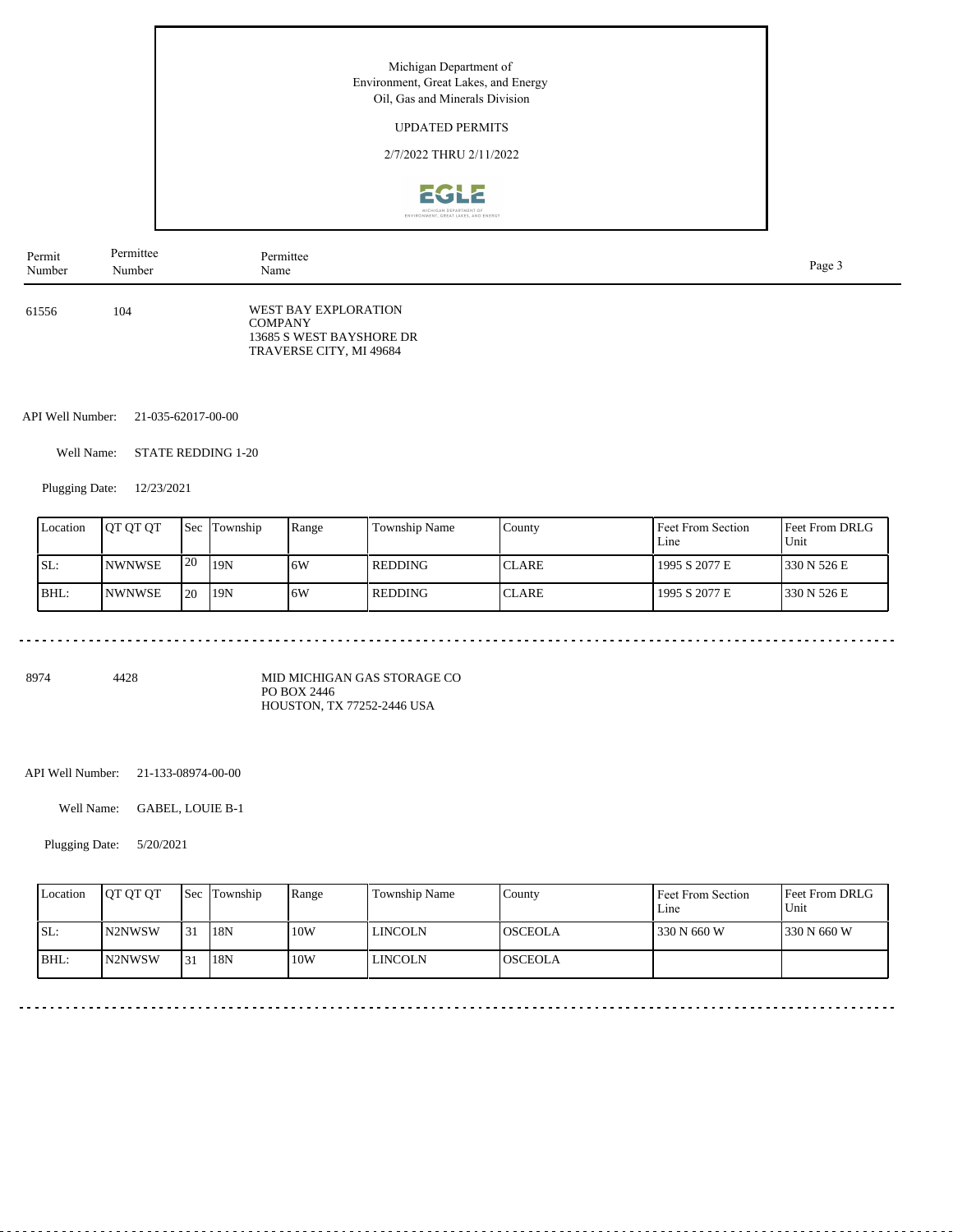

# **APPLICATIONS TO CHANGE WELL STATUS:**

32372 7739

LAYLINE OIL AND GAS LLC 820 GESSNER ROAD, SUITE 1145 HOUSTON, TX 77024 USA

API Well Number: 21-035-32372-00-00

Well Name: BLACKLEDGE, RICHARD 4-30

Approval Date: 2/7/2022

|       | Location                                                                 | OT QT QT      | <b>Sec</b> | Township | Range | Township Name                | County        |              | Feet From Section<br>Line                                 | Feet From DRLG<br>Unit |
|-------|--------------------------------------------------------------------------|---------------|------------|----------|-------|------------------------------|---------------|--------------|-----------------------------------------------------------|------------------------|
| SL:   |                                                                          | <b>NENWNE</b> | 30         | 20N      | 6W    | <b>WINTERFIELD</b>           | <b>ICLARE</b> |              | 585 N 982 W                                               | 585 N 330 E            |
| BHL:  |                                                                          | <b>NENWNE</b> | 30         | 120N     | 6W    | <b>WINTERFIELD</b>           | <b>CLARE</b>  |              |                                                           |                        |
|       | <b>Proposed Rework:</b><br>ACOWS to Perforate and Test Current Formation |               |            |          |       |                              |               | $2/7/2023$ . | ACOWS to perf and test the lower Detroit River expires on |                        |
| 60319 |                                                                          | 104           |            |          |       | WEST BAY EXPLORATION COMPANY |               |              |                                                           |                        |

13685 S WEST BAYSHORE DR TRAVERSE CITY, MI 49684

API Well Number: 21-075-60087-01-00

Well Name: WALBY 1-27 HD1

True Vertical Depth: 4253

Approval Date: 2/7/2022

| Location | <b>OT OT OT</b> |               | <b>Sec</b> Township | Range | Township Name  | County         | Feet From Section<br>Line | <b>IFeet From DRLG</b><br>l Unit |
|----------|-----------------|---------------|---------------------|-------|----------------|----------------|---------------------------|----------------------------------|
| SL:      | <b>INENWSW</b>  | .27           | $-4S$               | 2E    | NORVELL.       | LJACKSON       | 2232 S 1200 W             |                                  |
| $IBHL$ : | <b>ISENESW</b>  | $\mathcal{L}$ | <b>4S</b>           | 2E    | <b>NORVELL</b> | <b>JACKSON</b> | 1665 S 2217 W             | 1352 S 416 E                     |

 $\frac{1}{2}$ 

ACOWS to Continue Drilling - HDH

Proposed Rework: ACOWS to Continue Drilling - HDH Comment: ACOWS to plugback and drill HD2 expires on 2/7/2023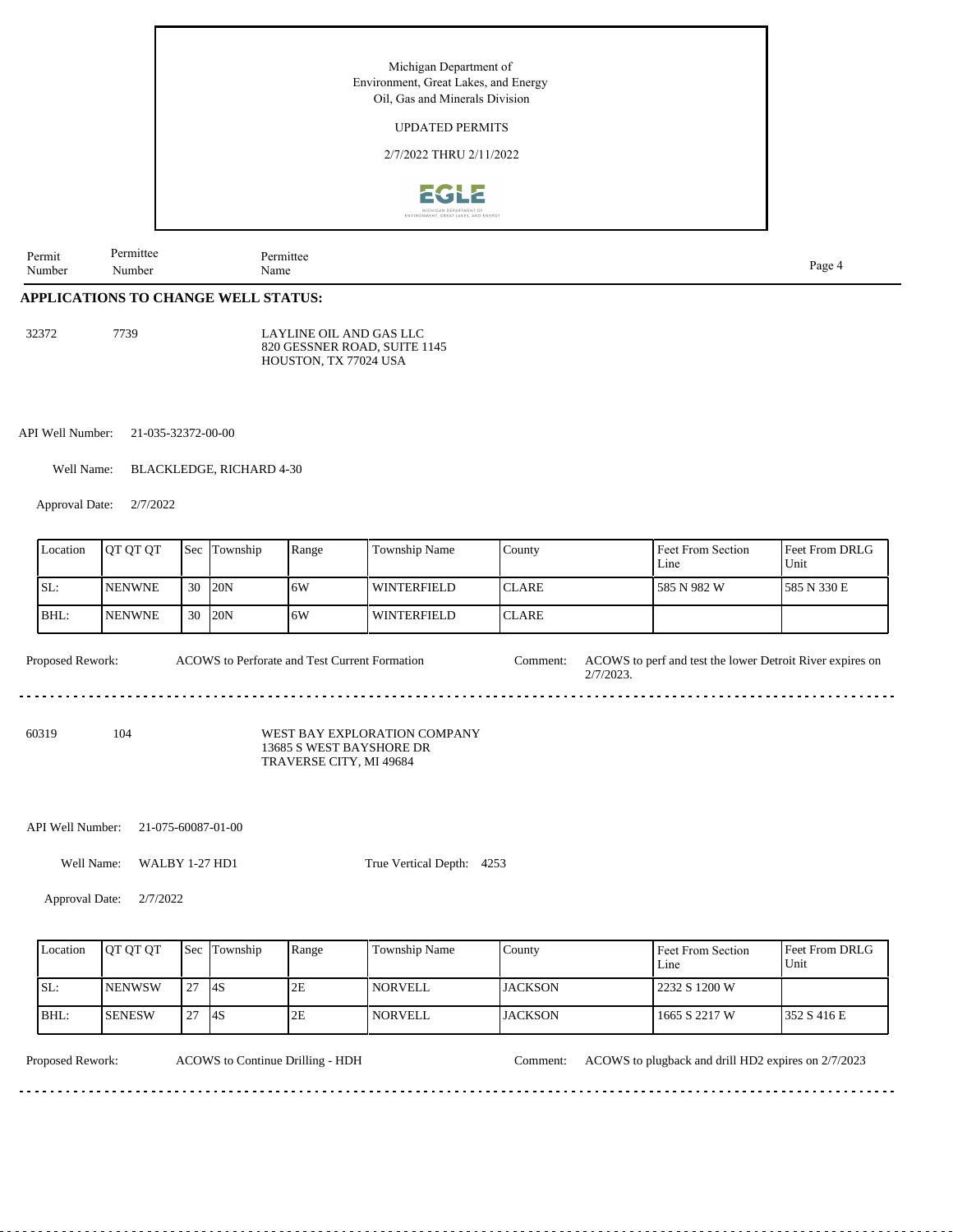## UPDATED PERMITS

2/7/2022 THRU 2/11/2022



Permit Number Permittee Number Permittee<br>Name Name Page 5

#### **PERMIT TERMINATIONS:**

| 61550 | 6498 | WOLVERINE GAS AND OIL   |
|-------|------|-------------------------|
|       |      | COMPANY OF MICHIGAN LLC |
|       |      | ONE RIVERFRONT PLAZA    |
|       |      | 55 CAMPAU. NW           |
|       |      | GRAND RAPIDS, MI 49503  |

API Well Number: 21-077-62031-00-00

Well Name: MYERS 8-1HD1

Termination Date: 2/9/2022

 $\sim$   $\sim$ 

| Location | IOT OT OT      | l Sec | Township | Range | Township Name | County           | Feet From Section<br>Line | <b>Feet From DRLG</b><br>Unit |
|----------|----------------|-------|----------|-------|---------------|------------------|---------------------------|-------------------------------|
| SL:      | ISWSWSE        | 8     | 3S       | 9W    | <b>CLIMAX</b> | <b>KALAMAZOO</b> | 158 S 2475 E              |                               |
| BHL:     | <b>ISWNWSW</b> | ΙQ    | 3S       | 19W   | CLIMAX        | KALAMAZOO        | 1458 S 1037 E             | 1065 N 1037 E                 |

Comment: Terminated at request of Permitttee.